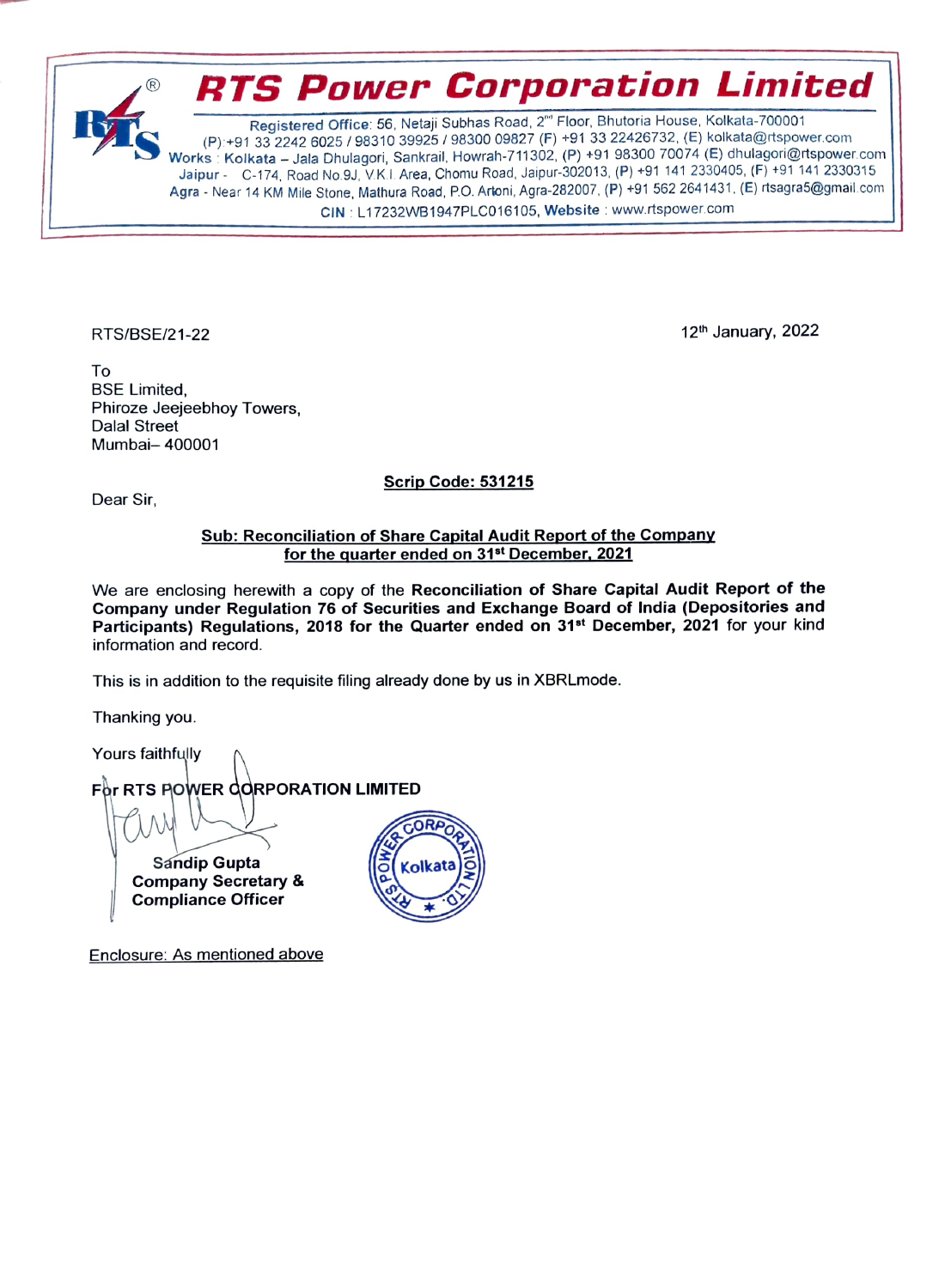

"PODDAR COURT" 18, Rabindra Sarani Gate no. 1, 3rd Floor, Room No. 331, Kolkata - 700001

 $O: 033 - 46031517$ E-mail: shawmano|2003@gmail.com shawmanoj2003@yahoo.co.in

## *"RECONCILIATION OF SHARE CAPITAL AUDIT" FOR THE QUARTER ENDED 31st December, 2021*

| 1. For Quarter Ended                                                              | 31/12/2021                                                        |  |  |  |  |
|-----------------------------------------------------------------------------------|-------------------------------------------------------------------|--|--|--|--|
| 2. ISIN                                                                           | INE005C01017                                                      |  |  |  |  |
| 3. Face Value:                                                                    | $Rs.10/-$                                                         |  |  |  |  |
| 4. Name of the Company                                                            | <b>RTS POWER CORPORATION LTD</b>                                  |  |  |  |  |
| 5. Registered Office Address                                                      | 56, NETAJI SUBHAS ROAD (2 <sup>ND</sup> FLOOR),<br>KOLKATA-700001 |  |  |  |  |
| 6. Correspondence Address                                                         | $-DO-$                                                            |  |  |  |  |
| 7. Telephone& Fax Nos.                                                            | TEL: 033-2242-6025<br>FAX: 033-2242-6732                          |  |  |  |  |
| 8. E-mail Address                                                                 | headoffice@rtspower.com                                           |  |  |  |  |
| 9. Names of the stock exchanges<br>Where the company's securities                 | <b>BOMBAY STOCK EXCHANGE (BSE)</b>                                |  |  |  |  |
| are listed                                                                        | Number of shares<br>% of Total Issue Cap.                         |  |  |  |  |
| 10. Issued Capital                                                                | 9168500<br>100                                                    |  |  |  |  |
| 11. Listed Capital (Exchange – wise)<br>(As per company records)                  | 9168500<br>100                                                    |  |  |  |  |
| 12. Held in dematerialized form in CDSL                                           | 4823964<br>52.62                                                  |  |  |  |  |
| 13. Held in dematerialized form in NSDL                                           | 4340462<br>47.34                                                  |  |  |  |  |
| 14. Physical                                                                      | 4074<br>0.04                                                      |  |  |  |  |
| 15. Total No. of shares $(12+13+14)$                                              | 9168500<br>100                                                    |  |  |  |  |
| 16. Reasons for difference if any,<br>between $(10&11)$ , $(10&15)$ , $(11&15)$ : | N.A.                                                              |  |  |  |  |